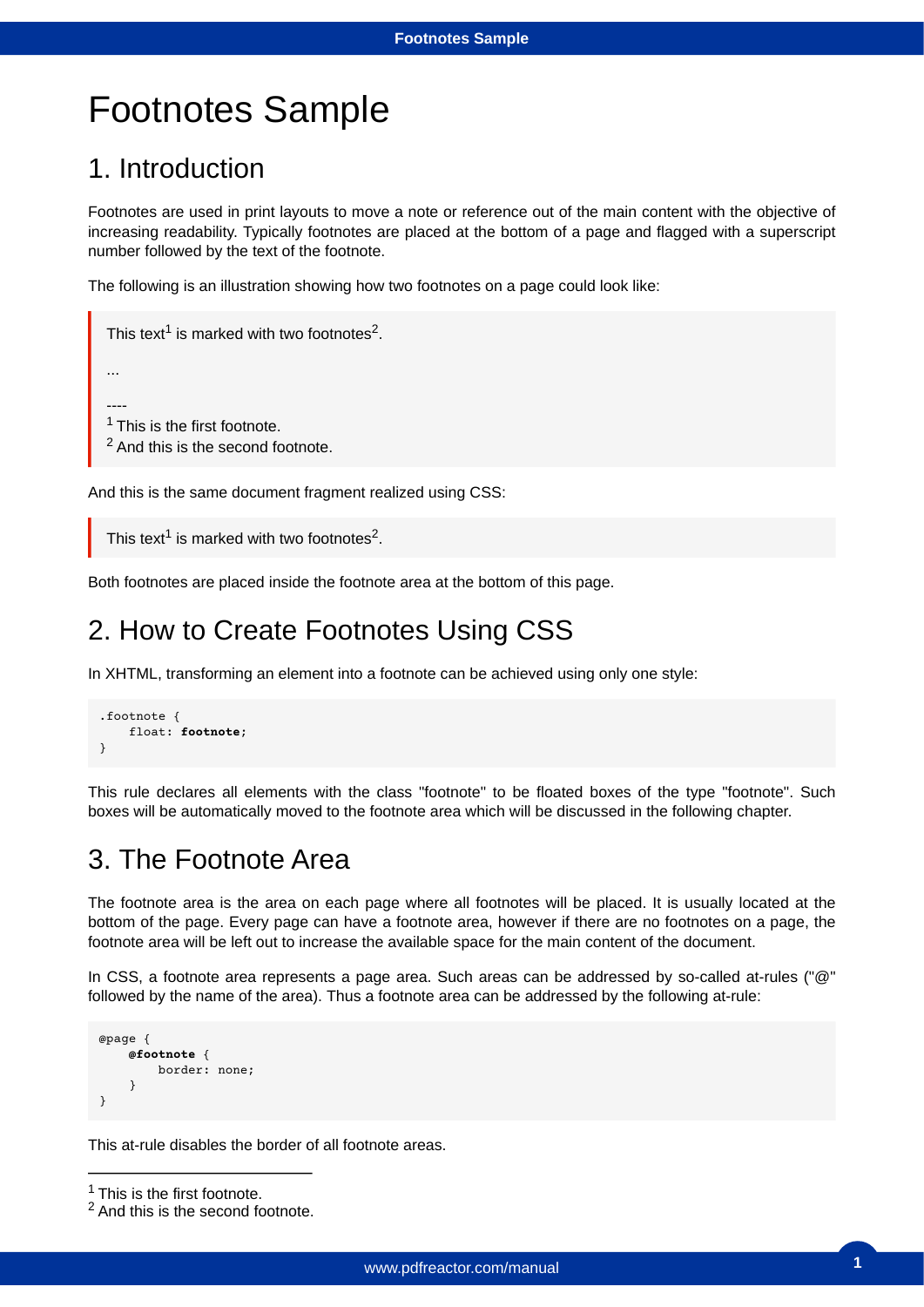#### **Footnotes Sample**

The footnote area of pages can also be styled via this at-rule.

```
@page {
     @footnote {
         border-left: 3px solid blue;
         padding-left: 7px;
     }
}
```
The footnotes $^1$  on this page have a left $^2$  border that is blue:

Content that is independent can be added to the footnote area with the "content" property.

```
@page {
     @footnote {
         content: "Footnotes:";
     }
}
```
### 4. Footnotes in Regions/Multi-Column

Footnotes set in regions and multi-column layouts will appear at the end of the region/column they are set in, rather than appearing on the bottom of the page. The footnote area inside regions and multicolumn layouts can also be styled by using the ::-ro-footnote-area pseudo element on the multi-column element or the region.

```
.multicolumn::-ro-footnote-area {
    border-left: 3px solid blue;
    padding-left: 7px;
}
```
Lorem ipsum dolor sit amet, $1$  consectetur adipiscing elit. Ut vel ipsum eu mi sodales gravida eu vel mi.Nulla congue elit at lorem bibendum, sed pharetra mi laoreet. Aliquam tincidunt<sup>2</sup> nunc sit amet risus lacinia efficitur. Sed ac sagittis felis, in rhoncus justo. Nulla dictum ante ut auctor dapibus. Sed semper viverra turpis, et dictum mi eleifend a. Integer nulla elit, pharetra in convallis nec, luctus quis neque. Nulla a fermentum metus. Maecenas pharetra, neque ac pretium consequat, ipsum quam hendrerit erat, vestibulum maximus mi enim id ligula. Aliquam sollicitudin erat et dui vulputate imperdiet sodales et arcu. Proin volutpat, dolor a accumsan aliquam, elit ex convallis risus, vitae placerat sapien orci a est. Proin suscipit lorem lorem, ut fringilla ante pretium ut. Curabitur lacinia

 $1$  This is a styled footnote in a multicolumn element

 $2$  This is a styled footnote in a multicolumn element

placerat quam et aliquam. Nam cursus, sapien ac tincidunt egestas, dolor justo iaculis nisi, sit amet sodales dolor erat vel urna. Sed placerat hendrerit felis. Nam lorem elit, vulputate eu laoreet at, volutpat id velit. Phasellus eu sagittis elit, ac auctor metus. Morbi non pulvinar purus, at euismod tortor. Cras vel magna dignissim, semper arcu ut, tincidunt mi. Nullam ac massa a mauris blandit malesuada. Class aptent taciti sociosqu ad litora torquent per conubia nostra, per inceptos himenaeos. Aenean scelerisque vitae orci et rutrum. Pellentesque quis sapien mauris. Integer id est eget nisl tempus sodales nec nec neque. Aliquam interdum aliquam nulla in sodales. Lorem ipsum dolor sit amet, consectetur adipiscing elit. Morbi tincidunt tincidunt augue, viverra lacinia magna efficitur ac. Nulla pulvinar varius neque, fringilla iaculis tellus consequat vitae. Fusce cursus enim sed nibh pellentesque posuere. Sed at metus non ex venenatis dapibus vitae vitae libero.

Footnotes:

 $1$  This is the styled footnote.

<sup>2</sup>This is the styled footnote.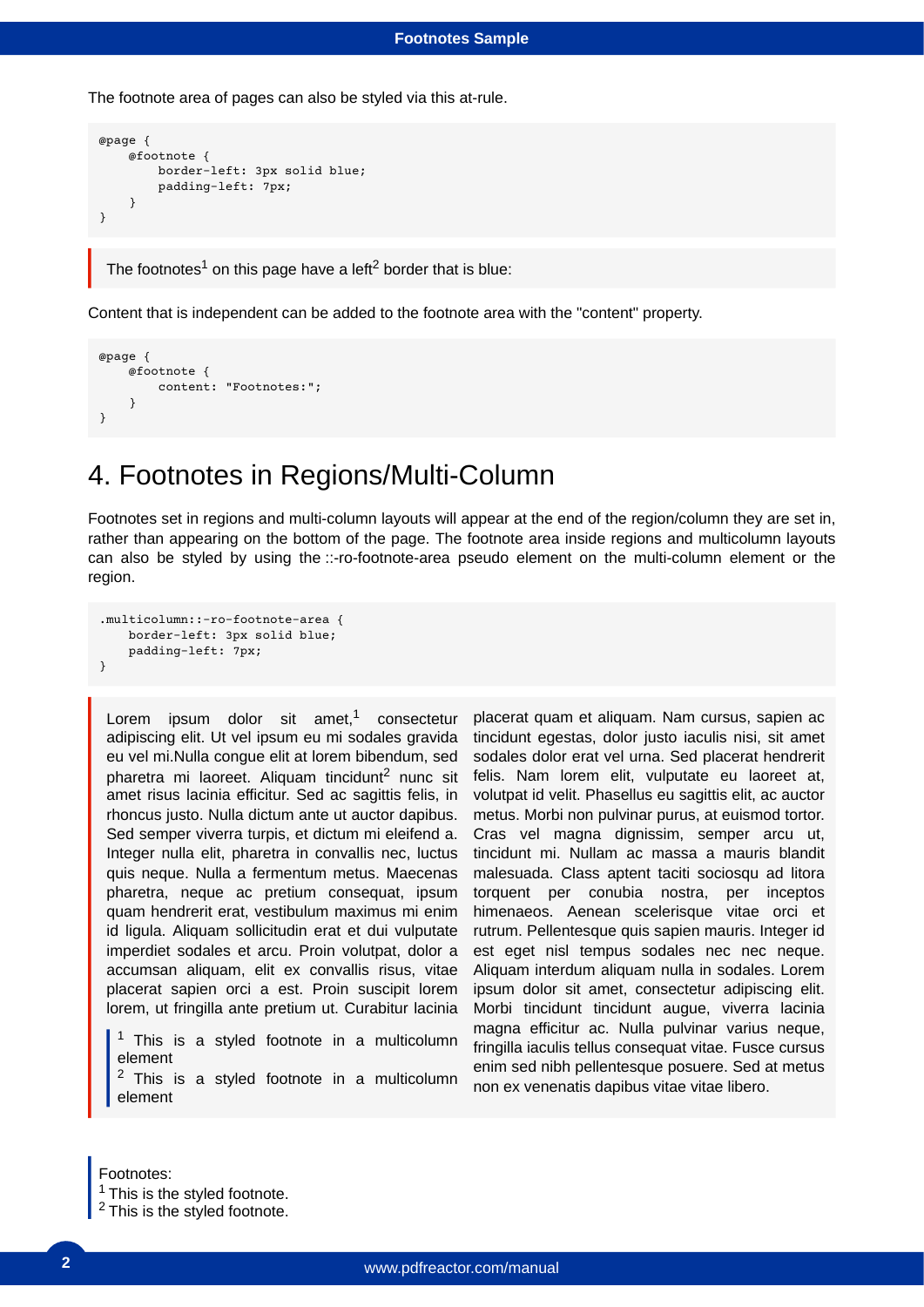# 5. Footnote Calls and Markers

When a document is laid out and the layout engine reaches a position inside the main text at which a note should occur, a so-called "footnote call" is placed at this position. The footnote text of the current note is inserted into the footnote area of the current page and a so-called "footnote marker", which obtains the same value as the call, is placed before this text.

In CSS terminology footnote calls and markers are pseudo elements which can be addressed using pseudo element declarations. The following example demonstrates, how to change the appearance of calls and markers:

```
.asterisksfootnote::footnote-call {
    content: counter(footnote, asterisks);
}
.asterisksfootnote::footnote-marker {
    content: counter(footnote, asterisks) " ";
}
```
The result looks like this:

```
This text<sup>*</sup> is marked with two footnotes**.
```
Other common counter style used for footnotes look like this:

| 5.2. Lower Latin<br>ipsum dolor sit<br>Lorem<br>amet, <sup>a</sup><br>consectetur | $Ut^b$ sed<br>adipiscing elit.<br>pharetra<br>mi<br>laoreet.<br>Aliquam tincidunt <sup>c</sup><br>nunc<br>sit amet<br>risus<br>lacinia | 5.3. Asterisk<br>ipsum<br>dolor sit<br>Lorem<br>amet,*<br>consectetur | $Ut^*$ sed<br>adipiscing elit.<br>pharetra<br>mi<br>laoreet.<br>Aliquam tincidunt"<br>nunc<br>sit amet<br>risus<br>lacinia |
|-----------------------------------------------------------------------------------|----------------------------------------------------------------------------------------------------------------------------------------|-----------------------------------------------------------------------|----------------------------------------------------------------------------------------------------------------------------|
| a First                                                                           | efficitur <sup>d</sup> .<br><sup>b</sup> Second<br><sup>c</sup> Third<br><sup>d</sup> Fourth                                           | $\mathsf{I}^*$ First                                                  | efficitur****.<br>** Second<br>*** Third<br>Fourth                                                                         |
| 5.4. - ro-footnote                                                                | $Ut^*$ sed<br>adipiscing elit.<br>pharetra<br>mi<br>laoreet.                                                                           | 5.5. Lower Greek                                                      | $Ut^{\beta}$ sed<br>adipiscing elit.<br>pharetra<br>laoreet.<br>mi                                                         |
| Lorem ipsum dolor sit<br>amet,*<br>consectetur                                    | Aliquam tincidunt <sup>†</sup><br>nunc<br>risus<br>sit amet<br>lacinia<br>$efficitur‡$ .                                               | Lorem ipsum dolor sit<br>amet, $^{\alpha}$<br>consectetur             | Aliquam tincidunt <sup>y</sup><br>nunc<br>sit amet<br>risus<br>lacinia<br>efficitur $\delta$ .                             |

### 6. Numbering of Footnotes

The numbering of footnotes is realized by a predefined CSS counter named "footnote". By default, footnotes are numbered continuously throughout the document. Restarting the numbering on every page can be accomplished using the following style:

```
@page {
     counter-reset: footnote;
}
```
\* This is the first footnote.

 $^{\prime}$  And this is the second footnote.